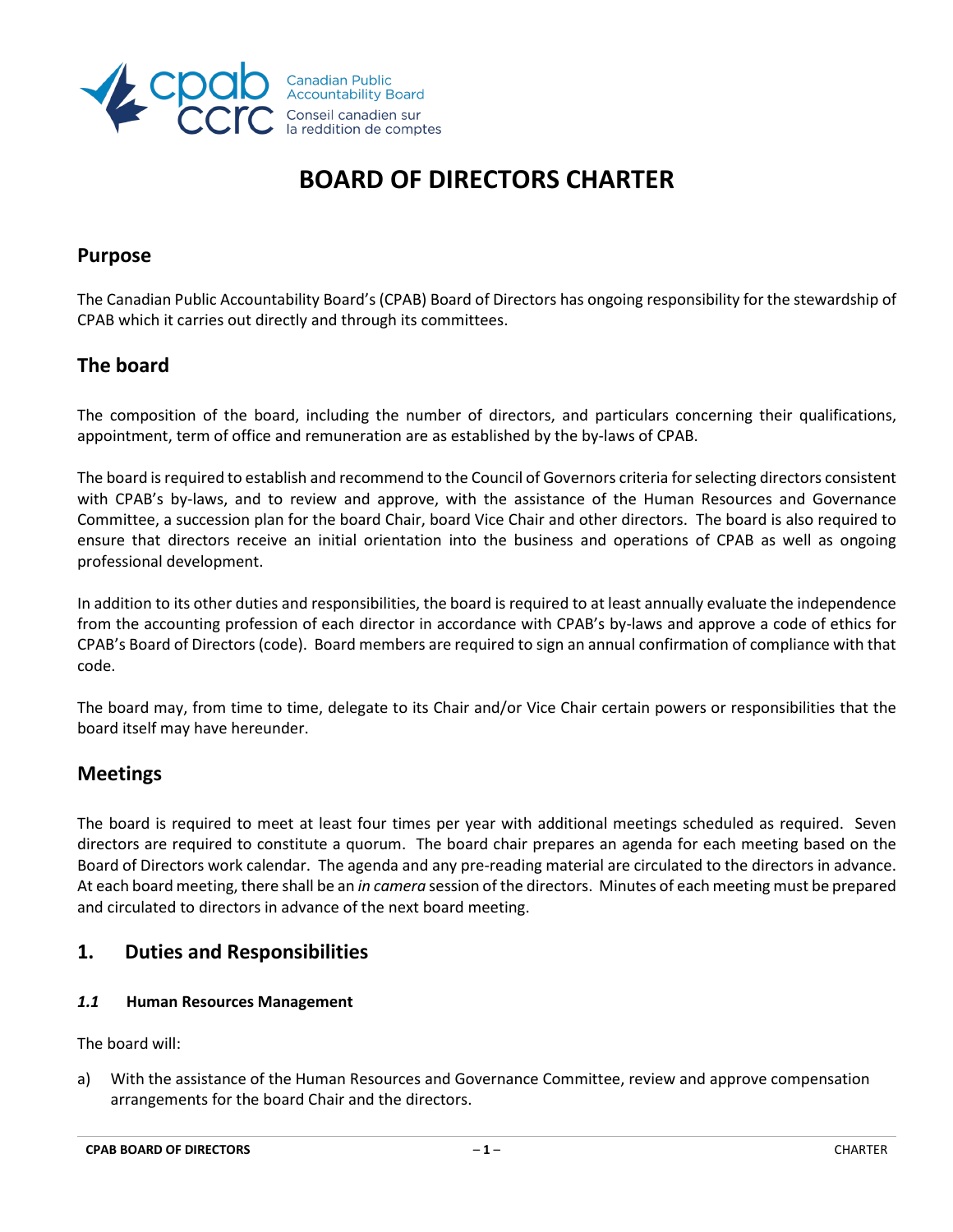

- b) Appoint the Chief Executive Officer (CEO), approve annual objectives for the CEO and review and evaluate the performance of the CEO at least annually based on recommendations from the Human Resources and Governance Committee.
- c) Review and approve compensation arrangements for the CEO.
- d) Review the performance of the other CPAB officers based on recommendations from the Human Resources and Governance Committee.
- e) With the assistance of the Human Resources and Governance Committee, review and discuss a succession plan for the CEO.
- f) With the assistance of the Human Resources and Governance Committee, review and discuss a succession plan for the other CPAB officers.

#### *1.2* **Strategic Planning and Financial Matters**

The board will:

- a) Review and approve CPAB's strategic plan every three years, and annually review and approve CPAB's operating plan.
- b) Review and approve CPAB's annual budget and annual fee for participating audit firms.
- c) Review, with the assistance of the Risk and Audit Committee, CPAB's interim unaudited financial statements.
- d) Review, with the assistance of the Risk and Audit Committee, and approve CPAB's annual audited financial statements and accompanying management's discussion and analysis.
- e) Review and approve major unbudgeted operating expenditures and major capital expenditures in excess of \$1 million.
- f) Review and approve major contracts, as required.

#### *1.3* **Risk Management and Internal Controls**

The board will:

Review, with the assistance of the Risk and Audit Committee, the material risks associated with CPAB's business and operations and ensure CPAB has established adequate measures to identify, mitigate and manage those risks, including an appropriate system of internal financial and non-financial controls.

#### *1.4* **Rules**

The board will:

Approve any proposed amendments to CPAB's Rules and initiate the required amendment process.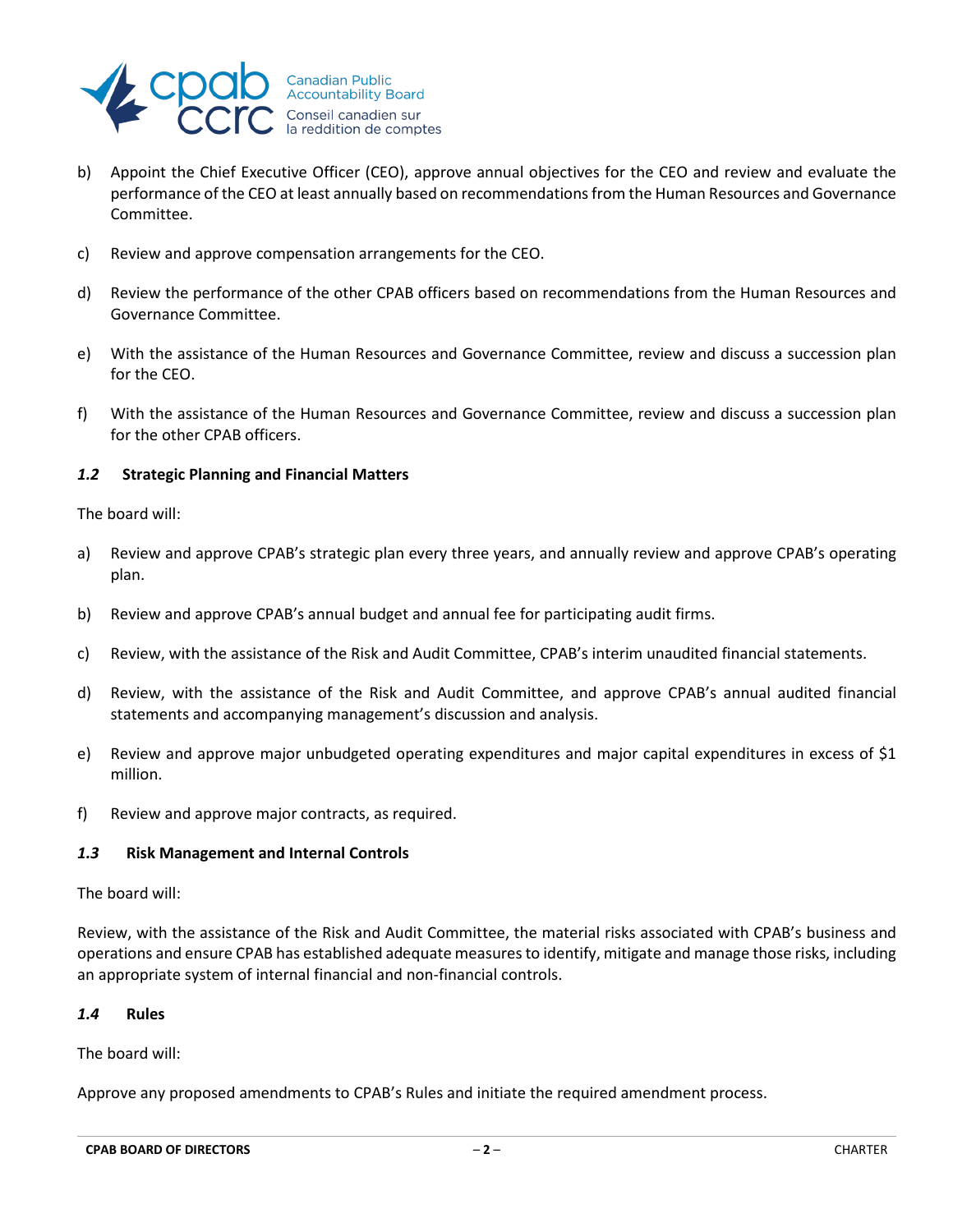

#### *1.5* **Policy and Inspections**

The board may, as required:

- a) Establish and approve policy guidelines for the inspection framework.
- b) Review and approve submissions on matters of strategic importance to CPAB and which relate to audit quality being discussed or proposed by the audit regulator community, as determined by the CEO.
- c) Provide comments and recommendations on submissions to accounting, assurance, professional conduct and governance standards setting bodies, as determined by the CEO.

#### *1.6* **Disciplinary Actions and Reports to Other Authorities**

The board will:

- a) Review and approve disciplinary actions proposed by CPAB staff such as:
	- Revocation of registration;
	- Imposition and removal of Requirements, Restrictions and Sanctions.
- b) Provide comments and recommendations on matter reporting to securities regulators, professional regulatory authorities and foreign regulators, as recommended by the CEO.
- c) Review and approve decisions relating to the:
	- Commencement of a formal investigation;
	- Negotiation of a settlement of a matter that is subject to a review proceeding;
	- Appeal of a review proceeding panel's decision to arbitration or Divisional Court.

#### *1.7* **External Relations and Communication**

The board will:

- a) Review and approve the annual report.
- b) Review and approve CPAB's public reports on the results of its inspection activity.
- c) Approve out of the ordinary course agreements with other national bodies having responsibility for auditor oversight (e.g., binding and non-terminable), as required.

#### *1.8* **Legal Matters and Corporate Governance**

The board will: